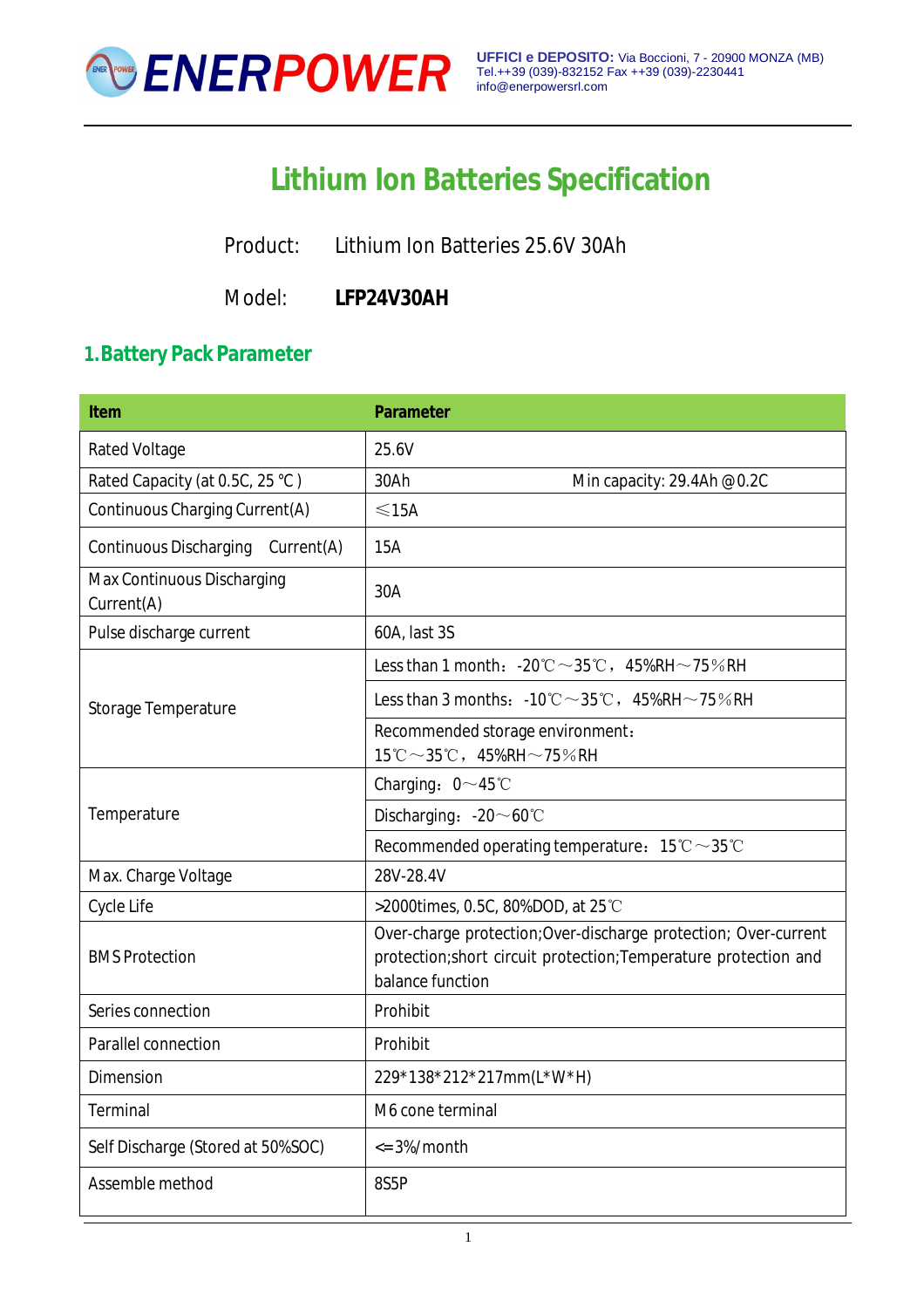

**UFFICI e DEPOSITO:** Via Boccioni, 7 - 20900 MONZA (MB) Tel.++39 (039)-832152 Fax ++39 (039)-2230441 [info@enerpowersrl.com](mailto:info@enerpowersrl.com)

| Weight(kg) | About 7.3kg                                |
|------------|--------------------------------------------|
| Appearance | $-22$<br>$\sim$<br><b>KON</b><br>ERRY TEAR |

## **2.Single cell dimensions**



#### **3.BMS Parameter**

| <b>Item</b>                   | <b>Content</b>                       | <b>Criteria</b>  |
|-------------------------------|--------------------------------------|------------------|
| Charge and discharge port     | Shared                               |                  |
| <b>Normal current</b>         | <b>Charge current</b>                | ≤15A             |
|                               | Discharge current                    | ≤30A             |
| <b>Over charge Protection</b> | Over charge protection voltage       | $3.8 \pm 0.05V$  |
|                               | Over charge protection delay time    | $\leq 1s$        |
|                               | Over charge release voltage          | $3.55 \pm 0.05V$ |
| Over discharge protection     | Over discharge protection voltage    | $2.2V + 0.1V$    |
|                               | Over discharge protection delay time | $\leq 1s$        |
|                               | Over discharge release voltage       | $2.8V_{\pm}0.1V$ |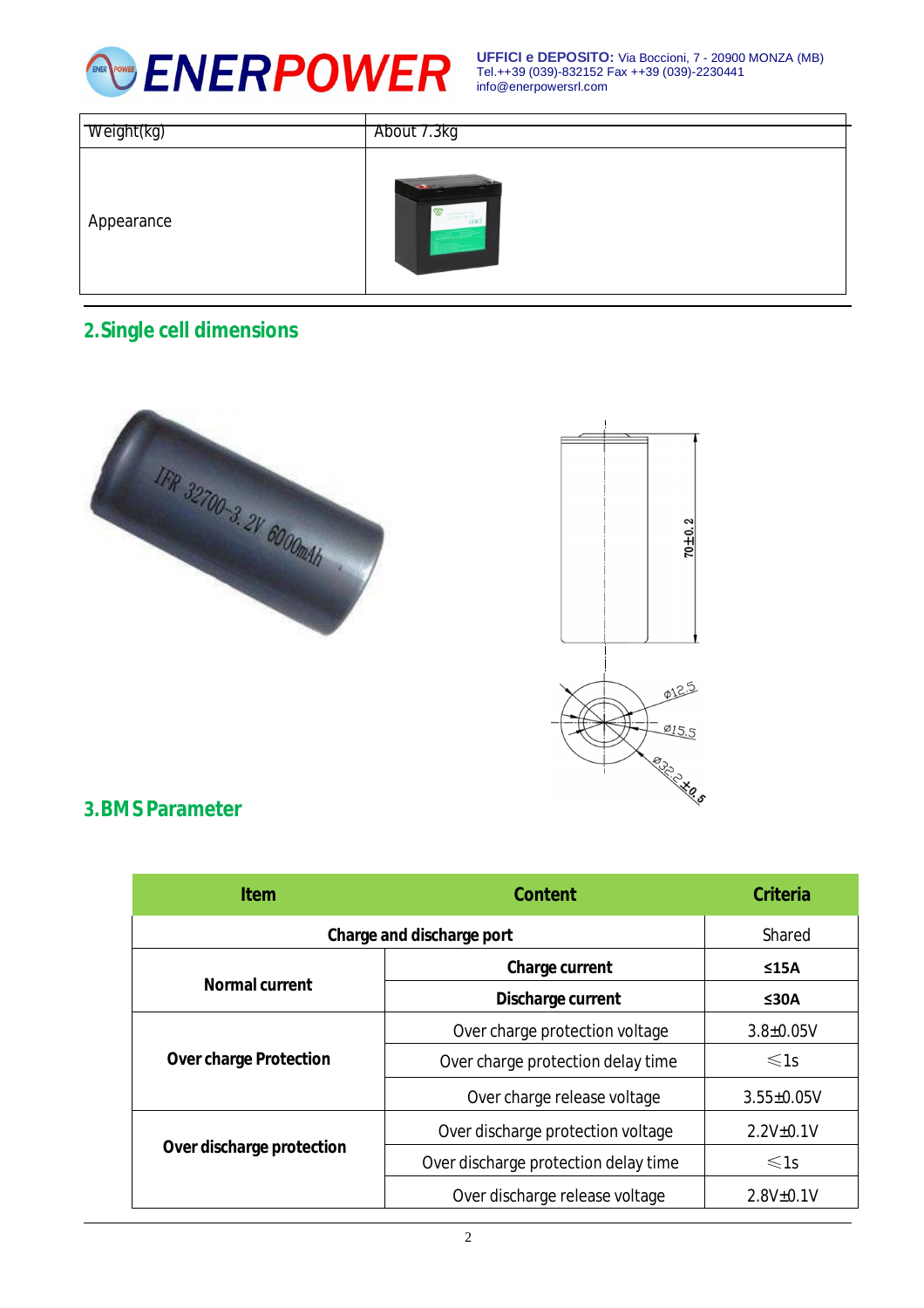

**UFFICI e DEPOSITO:** Via Boccioni, 7 - 20900 MONZA (MB) Tel.++39 (039)-832152 Fax ++39 (039)-2230441 [info@enerpowersrl.com](mailto:info@enerpowersrl.com)

|  |                                             | Discharge over current protection current            | $90 \pm 2\%$ A |
|--|---------------------------------------------|------------------------------------------------------|----------------|
|  | <b>Discharge Over current</b><br>protection | Discharge over current protection delay time         | $\leq 1s$      |
|  |                                             | discharge over current release condition             | Cut load       |
|  | <b>Short circuit protection</b>             | yes, pls don't short-circuit the electrodes          |                |
|  | Short circuit release                       | Remove short circuit                                 |                |
|  |                                             |                                                      |                |
|  |                                             | Charge and discharge high temperature                | $60^{\circ}$ C |
|  | <b>Temperature protection</b>               | protection temperature                               |                |
|  | Cell balance voltage                        | 3.5V                                                 |                |
|  | <b>Balance current</b>                      | $30 + 5mA$                                           |                |
|  | <b>Balanced opening condition</b>           | Charge, cell balance open voltage<br>difference 50mV |                |

## **4. Certifications:**

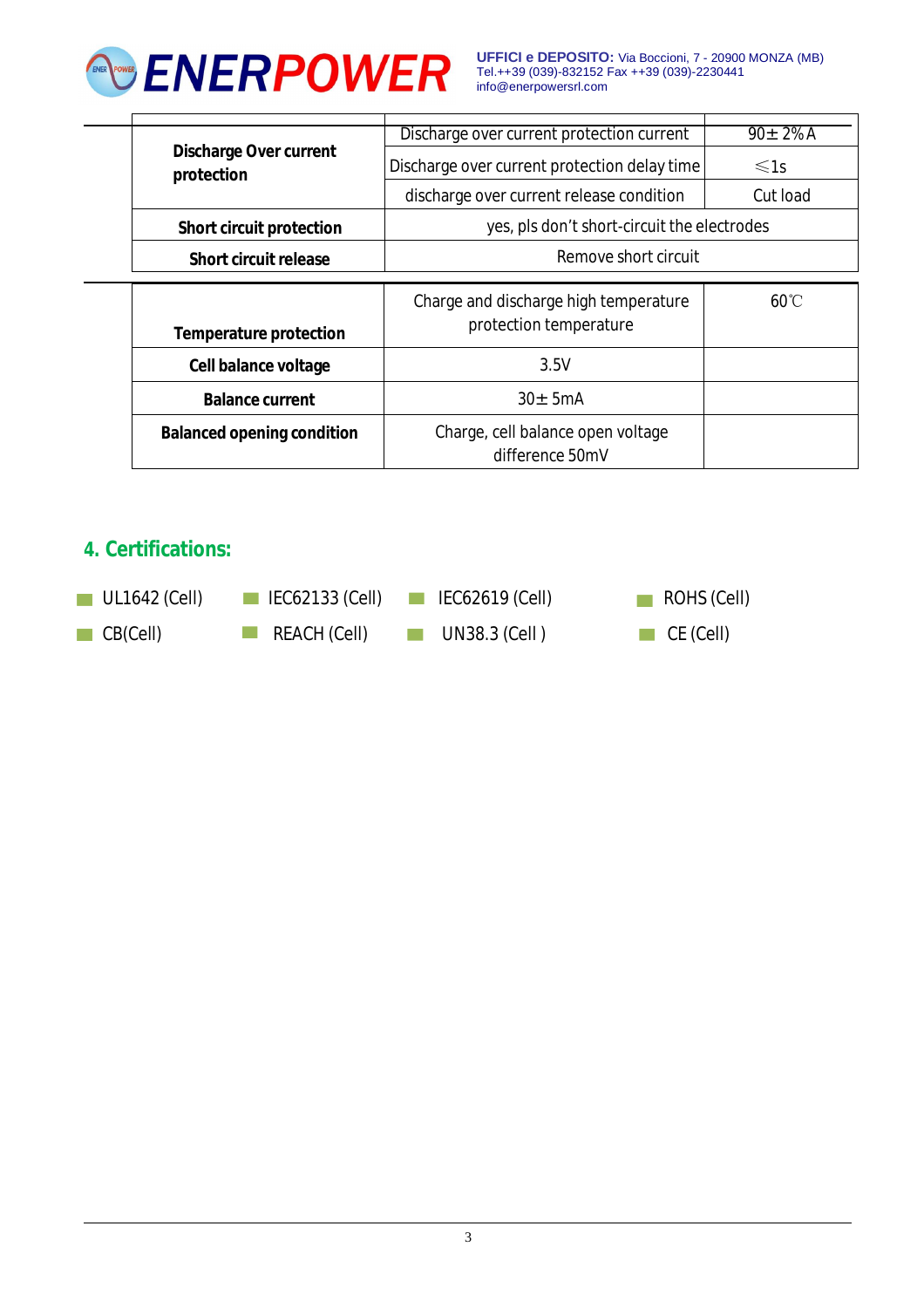



### **5. Features**

 $\blacksquare$  Higher qualified cylindrical cell: UL1642, IEC62133, CB listed with Cycle life more than 3000 times and excellent consistency. Cell and pack are produced by ourselves. We can control quality from cell to pack.

#### Stronger BMS:

Can protect battery from overcharge, overdischarge, overcurrent, high temperature, short-circuit and have balance passive function.

#### 100% Cycle test:

All battery packs are 100% cycle tested (Fully Discharged→Fully Charged→Fully Discharged→ 50% Charged) before package.

**Unique tracking number:** 

All battery packs print an unique number in the case side for quality tracking.

## **6. Package:**

20'GP Container=10 Pallets=600 Cartons=1200 pcs;

40'GP Container=20 Pallets=1200 Cartons=2400 pcs;

Gross Weight: about 15.3Kg/carton 2 pcs/carton Carton size(L×W×H): 310x260x245mmOr 20'GP Container put 3078 pcs 25.6V 30Ah, no pallets.

## **7. Storage and Transportation**

- 1.Based on the character of cell, proper environment for transportation of LiFePO4 battery pack need to be created to protect the battery.
- 2.During transportation, 50% SOC must be kept to ensure that short circuit, appearance of liquid in the battery or immersion of battery in liquid never occur.
- 3. Battery should be kept at -20℃  $\sim$  45℃ in warehouse where it's dry, clean and well-ventilated.
- 4.During loading of battery, attention must be paid against dropping, turning over and serious stacking.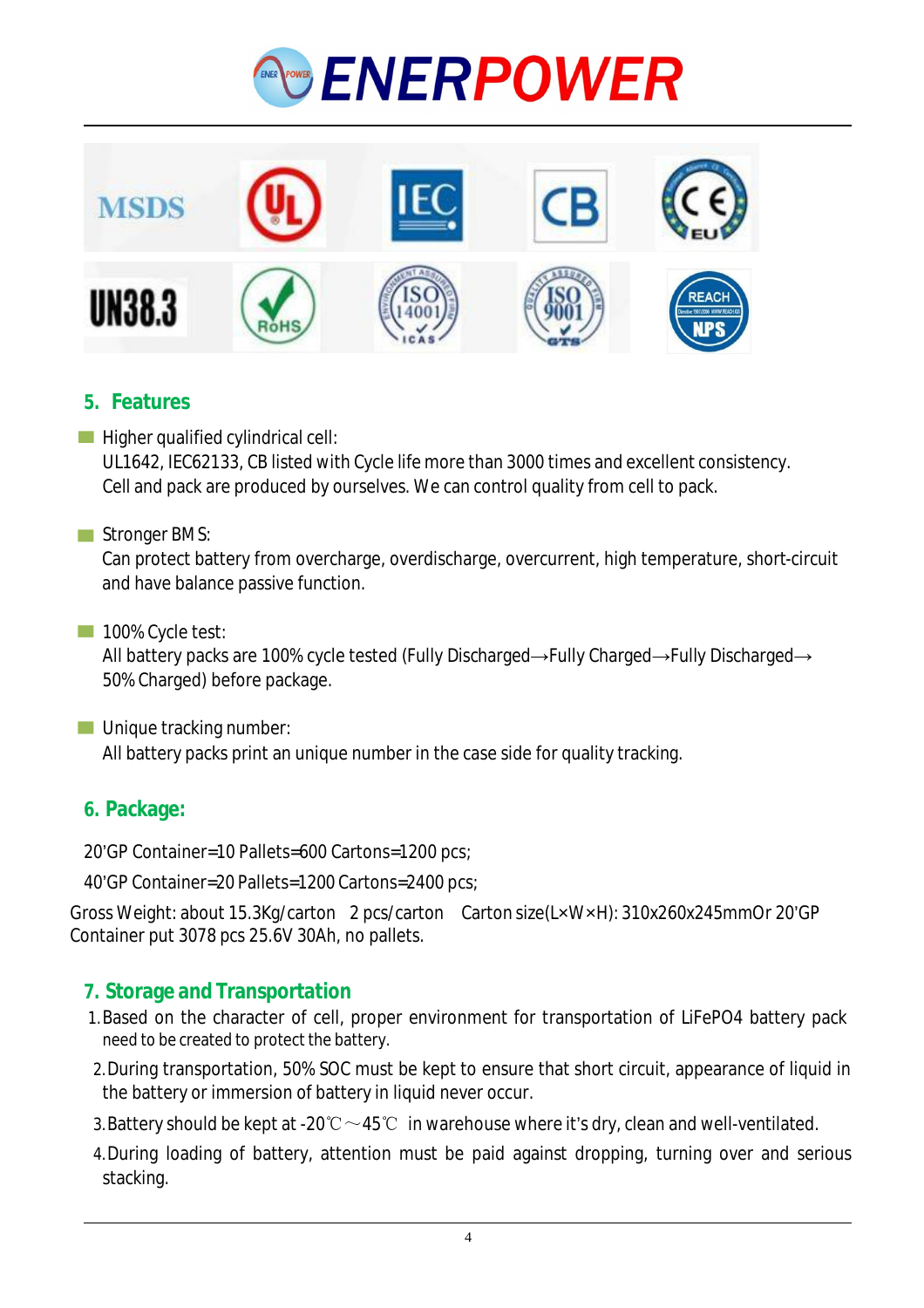

## **8. Warning and tips**

In order to prevent the battery leaking, getting hot and exploding, please pay attention to preventing measure as following:

#### **Warning!**

- Never throw the battery into water, keep it under dry, shady and cool circumstance when notuse.
- Never upside down the positive and negative.
- Never connect the positive and negative of battery with metal.
- Never ship or store the battery together with metal
- Never knock, throw or trample the battery.
- Never cut through the battery with nail or other edge tool.

## **Tips!**

- Never use or keep the battery under the high temperature. Otherwise it will cause battery heat, getinto fire or lose some function and reduce the life. The proposed temperature for long-term storage is 10-45℃.
- Never throw the battery into fire or heating machine to avoid fire, explosion and environment pollution; Scrap battery should be handled by the recycle station.
- Never use the battery under strong static and strong magnetic field, otherwise it will destroy the protecting device.
- If battery leaked, the electrolyte get into eyes, please don't knead, please wash eyes by water and send to hospital. Otherwise it will hurt eyes.
- If battery emit peculiar smell, heating, distortion or appear any unconventionality during using, storage or charging process, please take it out from device or charge and stop using.
- Never cut the battery in socket directly; please use the stated charger when charging.